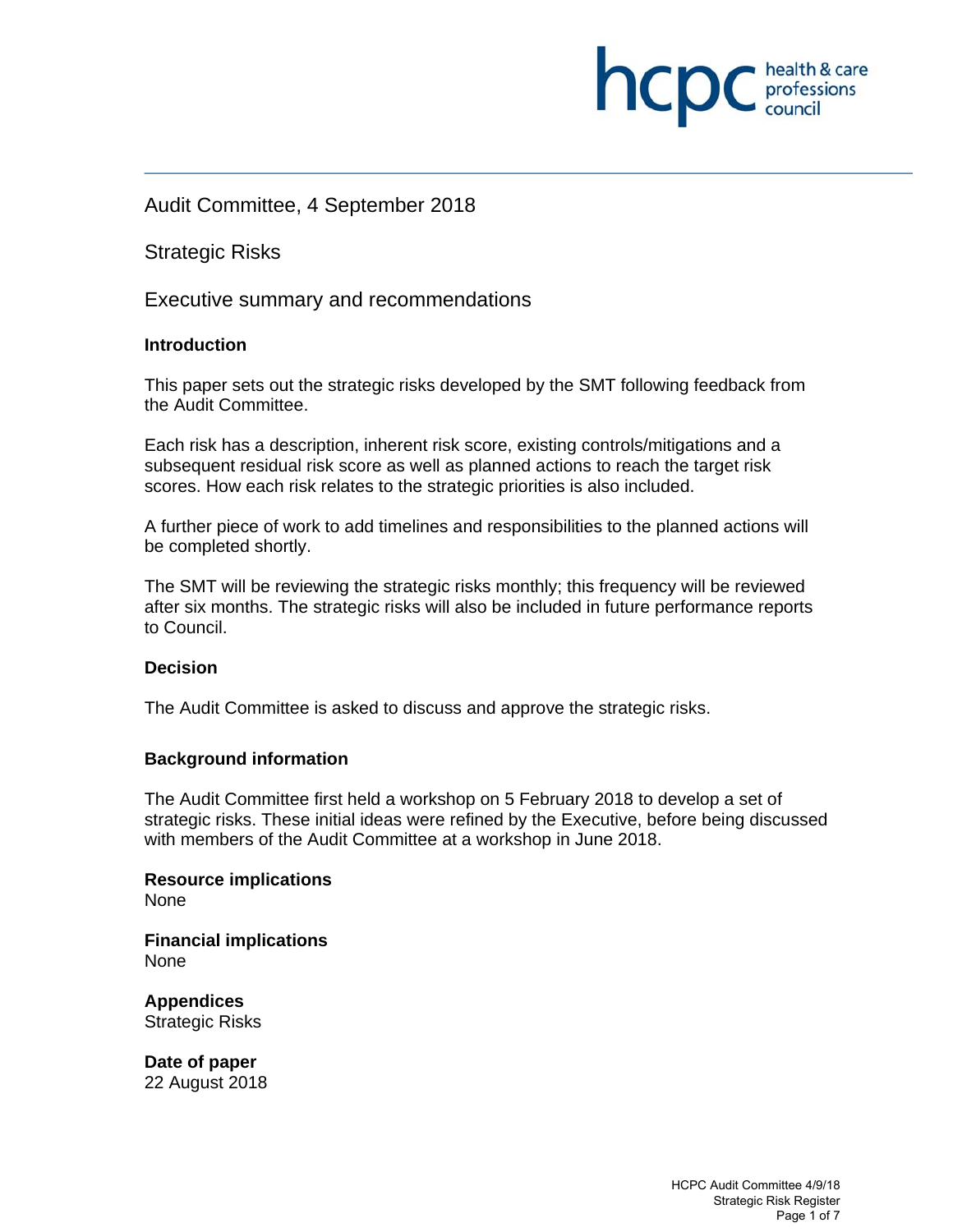**SP1 Perf**

**SP2 Com**

**SP3 Adapt**

> **Significant = 4IMPACT** Moderate **= 3 5** Minor **= 2 Insignificant**

 **Catastrophic = 5**



**= 1**

Key Risk <sup>=</sup> Impact <sup>x</sup> Likelihood

Inherent Risk SR.x

Residual Risk SR.x

**Target Risk** 

# **HCPC STRATEGIC RISKS**

# **Strategic Risks Heat Map; Inherent Risk & Residual Risk**

### **1 September 2018**

### **STRATEGIC PRIORITIES / RISK**

**RELATIONSHIP**

# **STRATEGIC RISKS AND SUMMARY HEAT MAP AND STRATEGIC RISKS**

| SP4<br>Evid | Strategic Risks - High Level                                                   | <b>Risk Description</b>                                                                                                                                                                                                                                                                                                                                                           | <b>INHERENT RISK</b> | <b>RESIDUAL RISK</b> | <b>TARGET RISK</b> |
|-------------|--------------------------------------------------------------------------------|-----------------------------------------------------------------------------------------------------------------------------------------------------------------------------------------------------------------------------------------------------------------------------------------------------------------------------------------------------------------------------------|----------------------|----------------------|--------------------|
|             | I. Failure to deliver effective regulatory functions                           | This includes the inability to fulfill our statutory obligations set out in the Health and Social Work Professions<br>Order and the failure to meet the PSA's Good Standards of Regulation.                                                                                                                                                                                       | 20                   | 16                   | 8                  |
|             | 2. Failure to anticipate and respond to changes in the<br>external environment | This includes the ablity to respond and influence external drivers for change, like the impact of Brexit,<br>devolution or a change in government as well as issues like workforce development, new and emerging<br>professions or government policies affecting professional regulation. It also includes awareness and<br>responsiveness to advances in technology and systems. | 15                   | 10                   | 8                  |
|             | 3. Failure to be a trusted regulator and meet<br>stakeholder expectations      | This risk includes the management of stakeholder engagement and key relationships as well as reputation<br>management.                                                                                                                                                                                                                                                            | 15                   | 8                    |                    |
|             | 4. Failure to be an efficient regulator                                        | This risk includes the operational failure of processes, or the inability to manage data efficiently as well the<br>vulnerability of IT security. It also includes financial security, timely and accurate reporting and the recruitment,<br>retention and training of Partners, Council and employees.                                                                           | 25                   | 8                    |                    |
|             | 5. Failure of leadership, governance or culture                                | This risk includes the effectiveness of Council, strategy setting and oversight, risk management and business<br>planning. It also covers organsitional culture including the existence of relevant policies for whistleblowing or<br>anti-bribery for example and processes for performance development.                                                                         | 12                   |                      |                    |

**LIKELIHOOD**

| .ikelihood |                                                                                            |
|------------|--------------------------------------------------------------------------------------------|
| SR.x       | That level of risk existing before any mitigations were<br>put in place.                   |
| SR.x       | That level of risk that the organisation has currently<br>mitigated down to.               |
| Rх         | That level of risk that the organisation finds desirable<br>but may not have yet attained. |
|            |                                                                                            |

 $\sim$ 

**STRATEGIC PRIORITIES DEFINTIONS**

Strategic priority 1 = Performance = (SP1) Improve our performance to achieve the Professional Standards Authority's Standards of Good Regulation

Strategic priority 2 = Communication = (SP2) Ensure our communication and engagement activities are proactive, effective and informaed by the views and expectations of our stakeholders

Strategic priority 3 = Adaptability = (SP3) Ensure the organisation is fit for the future and is agile in anticipating and adapting to changes in the external environment

Strategic priority 4 = Evidence = (SP4) Make better use of data, intelligence and research evidence to drive improvement and engagement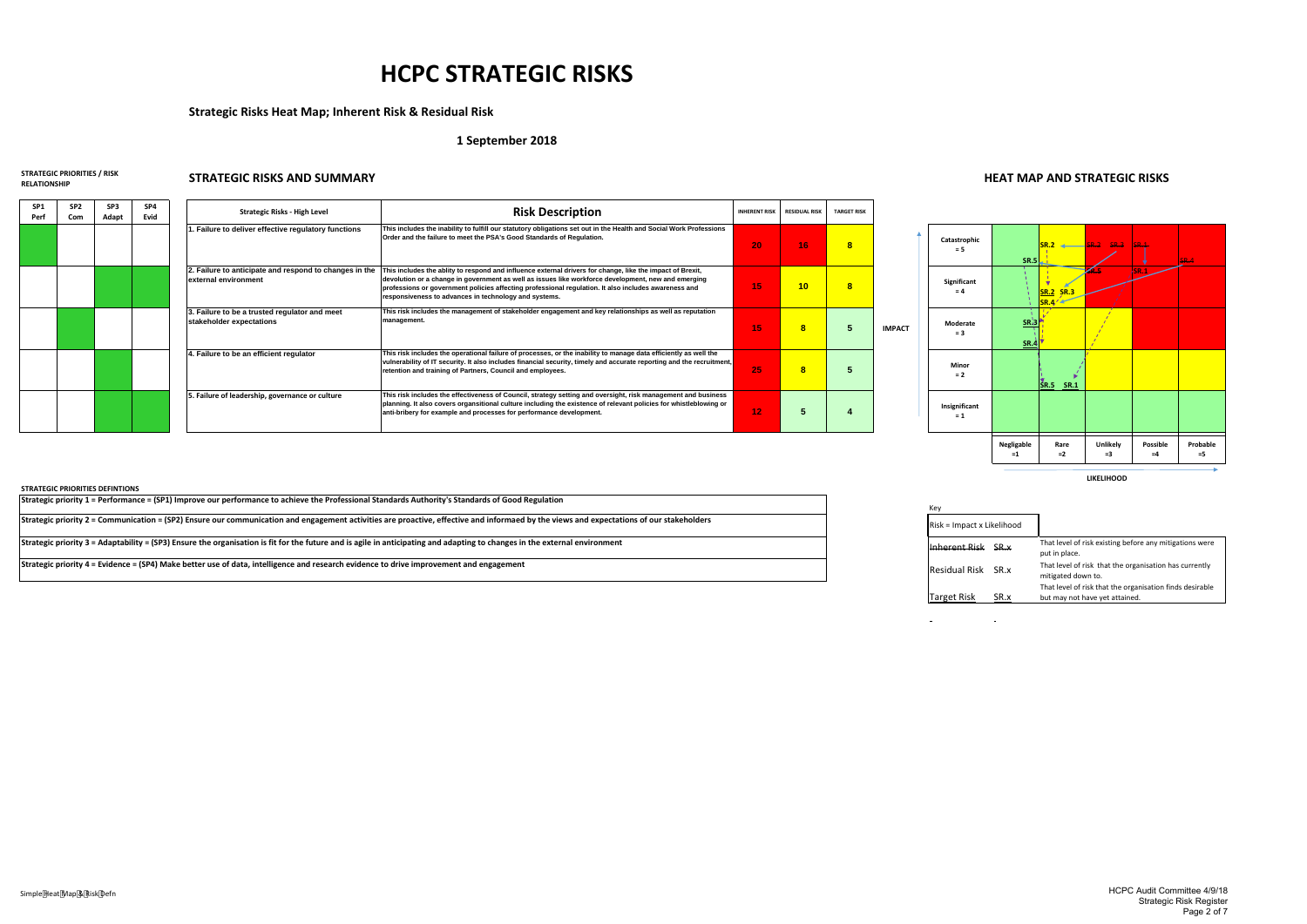| <b>STRATEGIC RISK</b>                                           | <b>RISK OWNER</b> | <b>Last Reviewed</b> |
|-----------------------------------------------------------------|-------------------|----------------------|
| 1. Failure to deliver effective regulatory<br><b>Ifunctions</b> | <b>SMT</b>        | Aug-18               |

**COMMENTS ON PROGRESS**

Strategic Priority 1: Improve our performance to achieve the Professional Standards Authority's Standards of Good Regulation

|                                                                                                                                                                      | Inherent | Inherent   | Inherent    |                                                          | <b>Residual</b> | Residual   | <b>Residual</b> |                                  | <b>Target</b> |
|----------------------------------------------------------------------------------------------------------------------------------------------------------------------|----------|------------|-------------|----------------------------------------------------------|-----------------|------------|-----------------|----------------------------------|---------------|
| <b>RISK DETAIL</b>                                                                                                                                                   | Impact   | Likelihood | <b>Risk</b> | <b>EXISTING CONTROLS / MITIGATIONS</b>                   | Impact          | Likelihood | <b>Risk</b>     | <b>Planned actions</b>           | risk          |
| This includes the inability to fulfill our statutory                                                                                                                 |          |            |             | 1) Adherence to operational processes and legal powers   |                 |            |                 | 1) Completion of FtP             |               |
| obligations set out in the Health and Social                                                                                                                         |          |            |             | set out in statutory legislation                         |                 |            |                 | improvement plan                 |               |
| Work Professions Order and the failure to meet                                                                                                                       |          |            |             |                                                          |                 |            |                 |                                  |               |
| the PSA's Good Standards of Regulation.                                                                                                                              |          |            |             | 2) Regular review of resourcing requirements to ensure   |                 |            |                 | 2) Monitoring performance        |               |
|                                                                                                                                                                      |          |            |             | they are adequate                                        |                 |            |                 | through performance report and   |               |
|                                                                                                                                                                      |          |            |             |                                                          |                 |            |                 | <b>KPIs</b>                      |               |
| Specifically,                                                                                                                                                        |          |            |             | 3) Regular training for Partners and employees           |                 |            |                 |                                  |               |
| Delivery of statutory obligations                                                                                                                                    |          |            |             |                                                          |                 |            |                 | 3) Review of education quality   |               |
| Breakdown of regulatory functions                                                                                                                                    |          |            |             | 4) Scheduled Quality assurance and auditing processes    |                 |            |                 | assurance arrangements           |               |
| Failure to meet PSA standards                                                                                                                                        |          |            |             |                                                          |                 |            |                 |                                  |               |
|                                                                                                                                                                      |          |            |             | 5) Delivery of workplans and monitoring through          |                 |            |                 | 4) Execution of the 5 year plan  |               |
|                                                                                                                                                                      |          |            |             | reporting/metrics                                        |                 |            |                 | investment model                 |               |
|                                                                                                                                                                      | 5        |            | 20          |                                                          | Δ               | 4          | 16              |                                  | 8             |
|                                                                                                                                                                      |          |            |             | 6) Information sharing through Memoranda of              |                 |            |                 | 5) Proactive engagement with     |               |
|                                                                                                                                                                      |          |            |             | understanding                                            |                 |            |                 | the PSA on the FtP improvement   |               |
|                                                                                                                                                                      |          |            |             |                                                          |                 |            |                 | activities                       |               |
|                                                                                                                                                                      |          |            |             | 7) Learning through review of PSA performance reviews of |                 |            |                 |                                  |               |
|                                                                                                                                                                      |          |            |             | other regulators and commissioned reviews within the     |                 |            |                 | 6) Increased resource allocation |               |
|                                                                                                                                                                      |          |            |             | sector                                                   |                 |            |                 | to FtP to support open caseload  |               |
|                                                                                                                                                                      |          |            |             |                                                          |                 |            |                 | reduction and increase capacity  |               |
|                                                                                                                                                                      |          |            |             |                                                          |                 |            |                 | to manage new case fluctuations  |               |
|                                                                                                                                                                      |          |            |             |                                                          |                 |            |                 |                                  |               |
|                                                                                                                                                                      |          |            |             |                                                          |                 |            |                 |                                  |               |
|                                                                                                                                                                      |          |            |             |                                                          |                 |            |                 |                                  |               |
|                                                                                                                                                                      |          |            |             |                                                          |                 |            |                 |                                  |               |
| <b>RELEVANT STRATEGIC PRIORITIES</b><br>Strategic Priority 1: Improve our performance to achieve the Professional Standards Authority's Standards of Good Regulation |          |            |             |                                                          |                 |            |                 |                                  |               |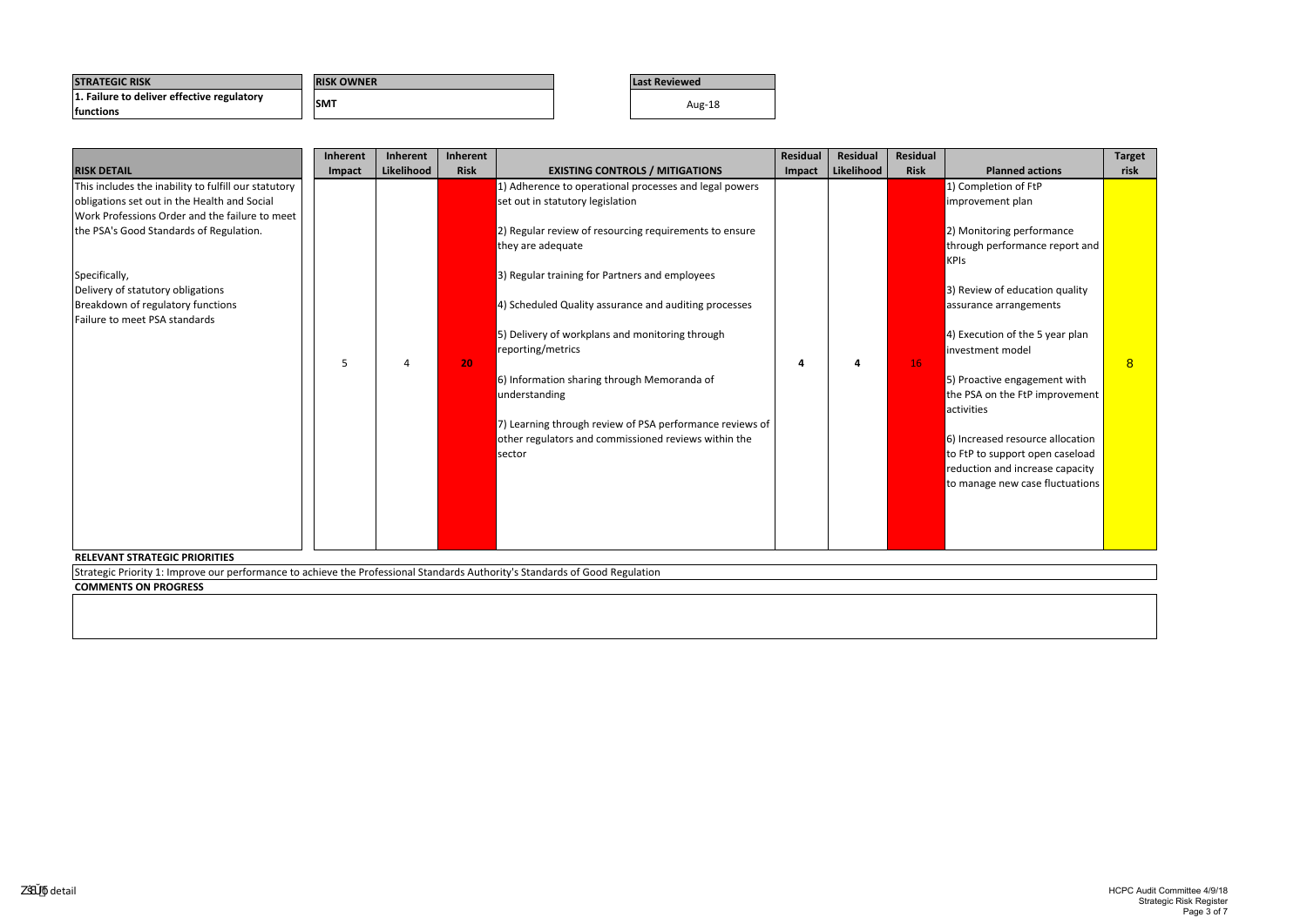| <b>ISTRATEGIC RISK</b>                          | <b>IRISK OWNER</b> | Last Reviewed |
|-------------------------------------------------|--------------------|---------------|
| 2. Failure to anticipate and respond to changes | <b>SMT</b>         | Aug-18        |
| In the external environment                     |                    |               |

| <b>RISK DETAIL</b>                                                                                                                                                                                                                                                                                                                                                                             | <b>Inherent</b><br>Impact | Inherent<br>Likelihood | Inherent<br><b>Risk</b> | <b>EXISTING CONTROLS / MITIGATIONS</b>                                                                                                                                                                                                                                                                                                                                                                                                                                                                                                                   | <b>Residual</b><br>Impact | <b>Residual</b><br>Likelihood | <b>Residual</b><br><b>Risk</b> | <b>Planned actions</b>                                                                                                                                                                                                                                                                                                             | <b>Target</b><br>risk |  |  |  |
|------------------------------------------------------------------------------------------------------------------------------------------------------------------------------------------------------------------------------------------------------------------------------------------------------------------------------------------------------------------------------------------------|---------------------------|------------------------|-------------------------|----------------------------------------------------------------------------------------------------------------------------------------------------------------------------------------------------------------------------------------------------------------------------------------------------------------------------------------------------------------------------------------------------------------------------------------------------------------------------------------------------------------------------------------------------------|---------------------------|-------------------------------|--------------------------------|------------------------------------------------------------------------------------------------------------------------------------------------------------------------------------------------------------------------------------------------------------------------------------------------------------------------------------|-----------------------|--|--|--|
| This includes the ability to respond and influence<br>external drivers for change, like the impact of<br>Brexit, devolution or a change in government as<br>well as issues like workforce development, new<br>and emerging professions or government<br>policies affecting professional regulation. It also<br>includes awareness and responsiveness to<br>advances in technology and systems. | 5                         | 3                      | 15                      | 1) SMT relationship building and liaison with key<br>stakeholders particularly Government Departments,<br>professional bodies, other regulators and suppliers<br>2) Horizon scanning and intelligence gathering including<br>from relationship building to be aware of external drivers<br>and influencers<br>3) Continued investment through major project process for<br>the development of business processes and systems<br>4) Publication of FtP, Education and Registration<br>information and datasets through annual reports and FOI<br>requests | 5                         | $\overline{2}$                | 10                             | 1) Development of organisational<br>stakeholder matrix and<br>development of personal<br>engagement plans for SMT<br>2) Data strategy and inreased<br>capacity for data intelligence and<br>research projects through<br>delivery of 5 year plan<br>investment model<br>3) Collaboration with other<br>regulators, for example GCC | 8 <sup>1</sup>        |  |  |  |
| <b>RELEVANT STRATEGIC PRIORITIES</b>                                                                                                                                                                                                                                                                                                                                                           |                           |                        |                         |                                                                                                                                                                                                                                                                                                                                                                                                                                                                                                                                                          |                           |                               |                                |                                                                                                                                                                                                                                                                                                                                    |                       |  |  |  |
| Strategic priority 3: Ensure the organisation is fit for the future and is agile in anticipating and adapting to changes in the external environment<br>Strategic priority 4: Make better use of data, intelligence and research evidence to drive improvement and engagement.                                                                                                                 |                           |                        |                         |                                                                                                                                                                                                                                                                                                                                                                                                                                                                                                                                                          |                           |                               |                                |                                                                                                                                                                                                                                                                                                                                    |                       |  |  |  |
| <b>COMMENTS</b>                                                                                                                                                                                                                                                                                                                                                                                |                           |                        |                         |                                                                                                                                                                                                                                                                                                                                                                                                                                                                                                                                                          |                           |                               |                                |                                                                                                                                                                                                                                                                                                                                    |                       |  |  |  |
|                                                                                                                                                                                                                                                                                                                                                                                                |                           |                        |                         |                                                                                                                                                                                                                                                                                                                                                                                                                                                                                                                                                          |                           |                               |                                |                                                                                                                                                                                                                                                                                                                                    |                       |  |  |  |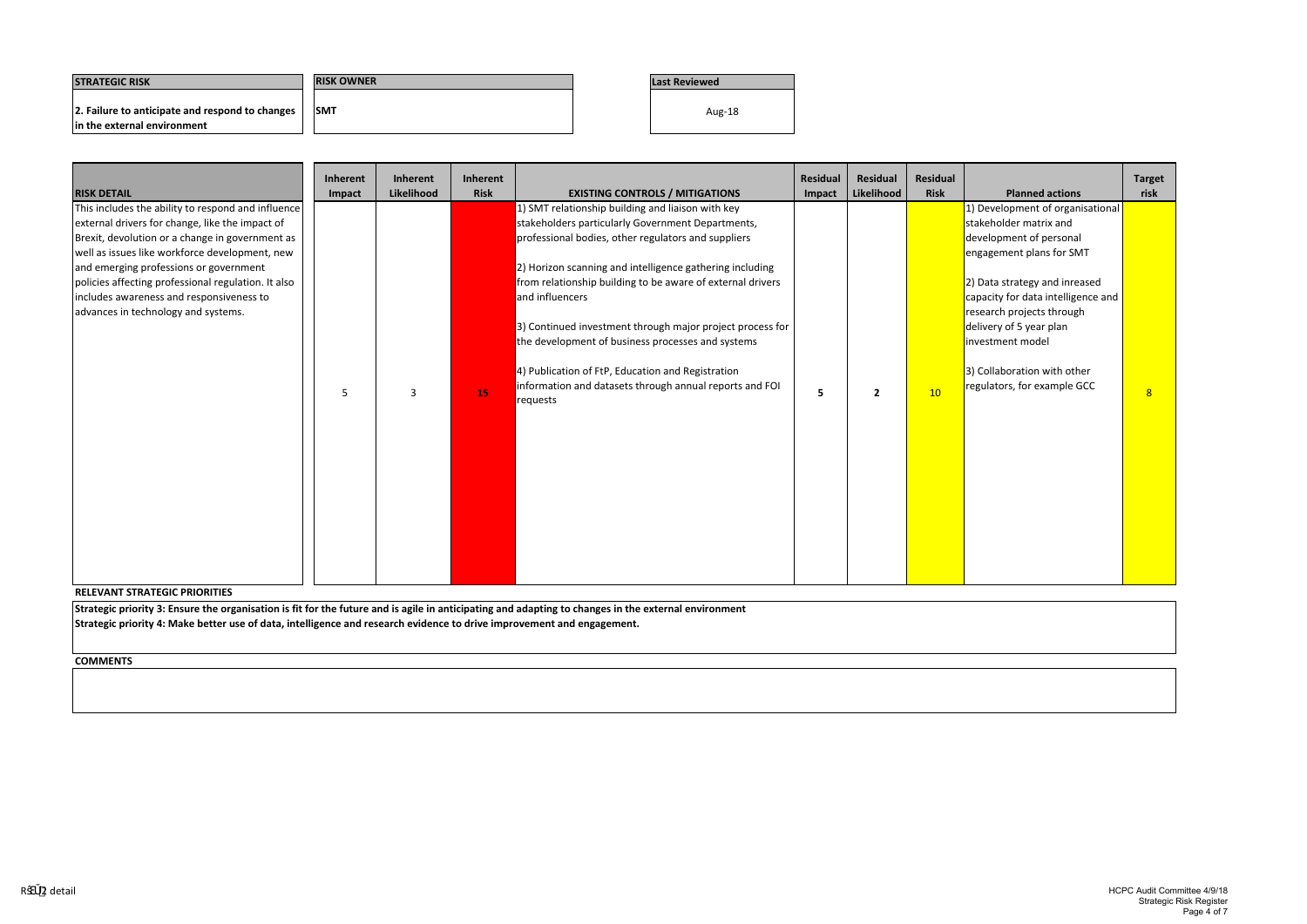| <b>ISTRATEGIC RISK</b>                                                    | <b>RISK OWNER</b> | <b>Last Reviewed</b> |
|---------------------------------------------------------------------------|-------------------|----------------------|
| 3. Failure to be a trusted regulator and<br>meet stakeholder expectations | <b>SMT</b>        | Aug-18               |

|                                                                                                                                                                                                                                                                                                                                                                                                         | <b>Inherent</b> | <b>Inherent</b>   | <b>Inherent</b> |                                                                                                                                                                                                                                                                                                                                                                                                                                                                                                                                                                                                                                                                                                                                                                                                                                                                               | <b>Residual</b> | <b>Residual</b> | <b>Residual</b> |                                                                                                                                                                                                                                                                                                                                                                                                                                 |             |  |
|---------------------------------------------------------------------------------------------------------------------------------------------------------------------------------------------------------------------------------------------------------------------------------------------------------------------------------------------------------------------------------------------------------|-----------------|-------------------|-----------------|-------------------------------------------------------------------------------------------------------------------------------------------------------------------------------------------------------------------------------------------------------------------------------------------------------------------------------------------------------------------------------------------------------------------------------------------------------------------------------------------------------------------------------------------------------------------------------------------------------------------------------------------------------------------------------------------------------------------------------------------------------------------------------------------------------------------------------------------------------------------------------|-----------------|-----------------|-----------------|---------------------------------------------------------------------------------------------------------------------------------------------------------------------------------------------------------------------------------------------------------------------------------------------------------------------------------------------------------------------------------------------------------------------------------|-------------|--|
| <b>RISK DETAIL</b>                                                                                                                                                                                                                                                                                                                                                                                      | Impact          | <b>Likelihood</b> | <b>Risk</b>     | <b>EXISTING CONTROLS / MITIGATIONS</b>                                                                                                                                                                                                                                                                                                                                                                                                                                                                                                                                                                                                                                                                                                                                                                                                                                        | Impact          | Likelihood      | <b>Risk</b>     | <b>Planned actions</b>                                                                                                                                                                                                                                                                                                                                                                                                          | Target risk |  |
| This risk includes the management of stakeholder<br>engagement and key relationships as well as<br>reputation management.<br>Specifically,<br>Communication and stakeholder management<br>Intelligence gathering<br>Transparency/openness<br>Stakeholder research<br>PSA relationship and engagement<br><b>External reporting</b><br>Data breaches<br>High quality Partners and suppliers<br>Reputation | 5               | 3                 | 15              | 1) Communications Strategy, underpinned by stakeholder<br>communications and engagement plan with clear deliverables<br>and milestones<br>2) Adherence to agreed processes and organisational values<br>of transparency, collaboration, responsiveness, high quality<br>service and value for money<br>3) Regular stakeholder opinion polling to understand needs<br>and expectations<br>4) Management and response to complaints handling,<br>including Freedom of Infomration and Subect Access<br>Requests<br>5) Engagement with appropriate organisations including for<br>example other regulators, Government, professional bodies,<br>trade unions and service user organsiations<br>6) Analysis and action planning from feedback mechanisms<br>including corporate complaints, FtP stakeholder surveys,<br>stakeholder opinion polling and education provider survey | 4               | $\mathbf{p}$    | 8               | 1) Development and implementation<br>of an action plan from the<br>stakeholder polling<br>2) Implementation of the new<br>stakeholder engagement plan<br>3) Further development and<br>application of an organisational and<br>project stakeholder matrix<br>4) Development of personal<br>engagement plans for senior<br>managers<br>5) Fulfilment of prevention agenda<br>through delivery of 5 year plan<br>investment model |             |  |
| <b>RELEVANT STRATEGIC PRIORITIES</b>                                                                                                                                                                                                                                                                                                                                                                    |                 |                   |                 |                                                                                                                                                                                                                                                                                                                                                                                                                                                                                                                                                                                                                                                                                                                                                                                                                                                                               |                 |                 |                 |                                                                                                                                                                                                                                                                                                                                                                                                                                 |             |  |
| Strategic priority 2: ensure our communications and engagement activities are proactive, effective and informed by the views and expectations of our stakeholders<br>Strategic priority 3: Ensure the organisation is fit for the future and is agile in anticipating and adapting to changes in the external environment                                                                               |                 |                   |                 |                                                                                                                                                                                                                                                                                                                                                                                                                                                                                                                                                                                                                                                                                                                                                                                                                                                                               |                 |                 |                 |                                                                                                                                                                                                                                                                                                                                                                                                                                 |             |  |
| <b>COMMENTS</b>                                                                                                                                                                                                                                                                                                                                                                                         |                 |                   |                 |                                                                                                                                                                                                                                                                                                                                                                                                                                                                                                                                                                                                                                                                                                                                                                                                                                                                               |                 |                 |                 |                                                                                                                                                                                                                                                                                                                                                                                                                                 |             |  |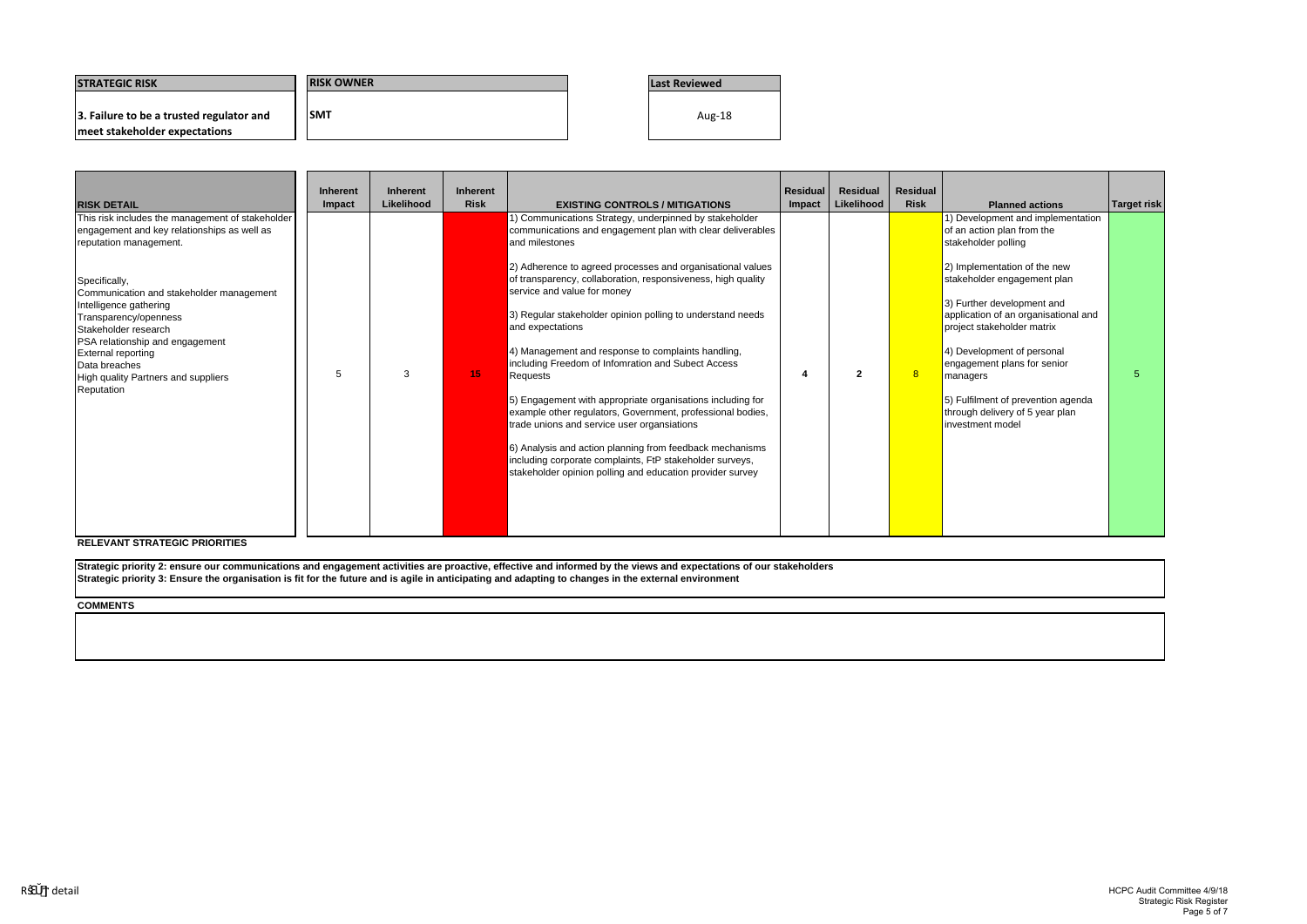| <b>ISTRATEGIC RISK</b>                  | <b>IRISK OWNER</b> | <b>Last Reviewed</b> |
|-----------------------------------------|--------------------|----------------------|
| 4. Failure to be an efficient regulator | <b>SMT</b>         | Aug-18               |

**COMMENTS**

|                                                  | <b>Inherent</b> | Inherent   | <b>Inherent</b> |                                                            | <b>Residual</b> | <b>Residual</b> | <b>Residual</b> |                                  | <b>Target</b> |
|--------------------------------------------------|-----------------|------------|-----------------|------------------------------------------------------------|-----------------|-----------------|-----------------|----------------------------------|---------------|
| <b>RISK DETAIL</b>                               | Impact          | Likelihood | <b>Risk</b>     | <b>EXISTING CONTROLS / MITIGATIONS</b>                     | Impact          | Likelihood      | <b>Risk</b>     | <b>Planned actions</b>           | risk          |
| This risk includes the operational failure of    |                 |            |                 | 1) Adherence to operational processes and policies which   |                 |                 |                 | 1) Increased capacity in Project |               |
| processes, or the inability to manage data       |                 |            |                 | are subject to internal and external audit eg ISO          |                 |                 |                 | delivery team effecting change   |               |
| efficiently as well as the vulnerability of IT   |                 |            |                 |                                                            |                 |                 |                 |                                  |               |
| security. It also includes financial security,   |                 |            |                 | 2) Adherence to budgetting and financial management        |                 |                 |                 | 2) Development and delivery of   |               |
| timely and accurate reporting and the            |                 |            |                 | and reporting processes which are subject to internal and  |                 |                 |                 | action plan arising from all     |               |
| recruitment, retention and training of Partners, |                 |            |                 | external audit eg NAO                                      |                 |                 |                 | employee survey                  |               |
| Council and employees.                           |                 |            |                 |                                                            |                 |                 |                 |                                  |               |
|                                                  |                 |            |                 | 3) Adherence to HR processes in relation to recruitment,   |                 |                 |                 | 3) Relevant and planned          |               |
|                                                  |                 |            |                 | annual performance development review and and learning     |                 |                 |                 | upgrades to systems eg secure    |               |
| Specifically,                                    |                 |            |                 | and development for Partners and employees                 |                 |                 |                 | destop                           |               |
| Operational failure                              |                 |            |                 |                                                            |                 |                 |                 |                                  |               |
| Data management                                  |                 | 5          | 25              | 4) Effective IT system design maintaining confidentiality, | 4               | $\overline{2}$  | 8               | 4) Delivery of registration      |               |
| Cyber security                                   |                 |            |                 | integrity and availability of data                         |                 |                 |                 | transformation project           |               |
| Use of technology                                |                 |            |                 |                                                            |                 |                 |                 | deliverable                      |               |
| Financial sustainability                         |                 |            |                 | 5) Maintenanc of ISO27001 Information Security standard    |                 |                 |                 |                                  |               |
| Timely and accurate reporting                    |                 |            |                 | which is subject to external audit                         |                 |                 |                 | 5) Secure fees increase and      |               |
| Recruitment/retention/training including         |                 |            |                 |                                                            |                 |                 |                 | delivery of 5 year investment    |               |
| partners, employees, Council                     |                 |            |                 | 6) Regular independent security assessments of key IT      |                 |                 |                 | model                            |               |
|                                                  |                 |            |                 | linfrastructure                                            |                 |                 |                 |                                  |               |
|                                                  |                 |            |                 |                                                            |                 |                 |                 | 6) Development of Quality        |               |
|                                                  |                 |            |                 | 7) Continuous quality improvement mechanisms through       |                 |                 |                 | Assurance function               |               |
|                                                  |                 |            |                 | ISO processes                                              |                 |                 |                 |                                  |               |
|                                                  |                 |            |                 |                                                            |                 |                 |                 |                                  |               |
|                                                  |                 |            |                 |                                                            |                 |                 |                 |                                  |               |
| <b>RELEVANT STRATEGIC PRIORITIES</b>             |                 |            |                 |                                                            |                 |                 |                 |                                  |               |

Strategic priority 3: Ensure the organisation is fit for the future and is agile in anticipating and adapting to changes in the external environment